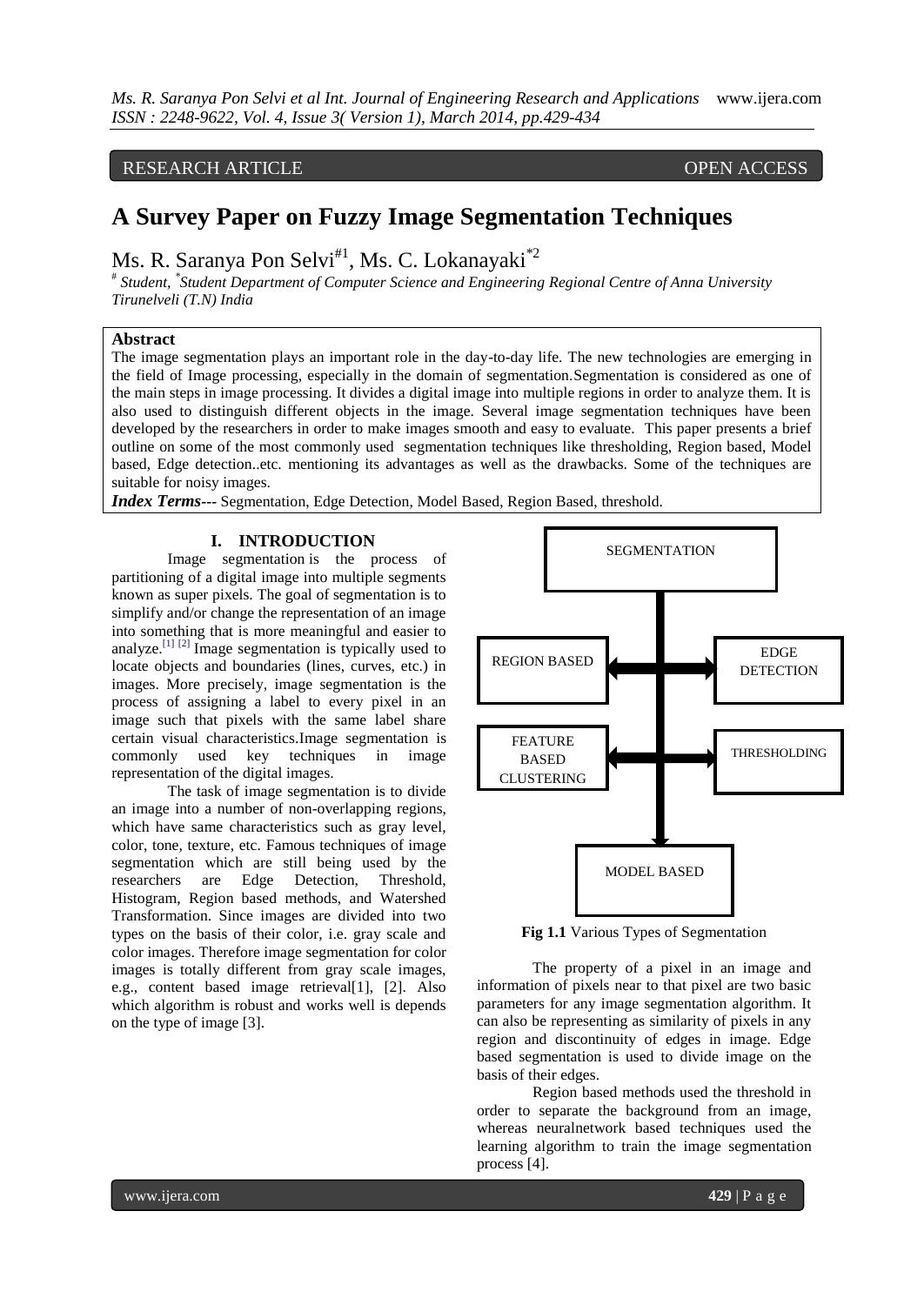*Ms. R. Saranya Pon Selvi et al Int. Journal of Engineering Research and Applications* www.ijera.com *ISSN : 2248-9622, Vol. 4, Issue 3( Version 1), March 2014, pp.429-434*

The result taken from image segmentation process is the main parameter for further image processing research; this result will also determine the quality of further image processing process. Image segmentation algorithms play an important role in medical applications, i.e., diagnosis of diseases related to brain [5]-[8] heart, knee, spine, pelvis, prostate and blood vessel, and pathology localization. Therefore, Image segmentation is still a very hot area of research for image processing field. It is still a challenging task for researchers and developers to develop a universal technique for image segmentation [9].

Image segmentation is also used to differentiate different objects in the image, since our image is divided into foreground and background, whereas foreground of image is related to the region of interest, and background is the rest of the image. Hence, image segmentation will separate these two parts from one another.

# **II. CLASSIFICATION:**

Segmentation can be classified as follows:

- Region Based
- Edge Based
- Threshold
- Feature Based Clustering
- Model Based.



Fig 1.2 Types of Edge Detection

# **a.** *Region Based*

In this technique pixels that are related to an object are grouped for segmentation [27].The thresholding technique is bound with region based

segmentation. The area that is detected for segmentation should be closed. Region based segmentation is also termed as "Similarity Based Segmentation" [4]. There won't be any gap due to missing edge pixels in this region based segmentation [21]

The boundaries are identified for segmentation. In each and every step at least one pixel is related to the region and is taken into consideration [13]. After identifying the change in the color and texture, the edge flow is converted into a vector.From this the edges are detected for further segmentation [28]

#### *b. Edge Based*

Segmentation can also be done by using edge detection techniques. There are various techniques and is described in Fig 2. In this technique the boundary is identified to segment. Edges are detected to identify the discontinuities in the image. Edges on the region are traced by identifying the pixel value and it is compared with the neighboring pixels. For this classification they use both fixed and adaptive feature of Support Vector Machine **(**SVM**)**  [5] In this edge based segmentation, there is no need for the detected edges to be closed.

There are various edge detectors that are used to segment the image. In that Canny edge detector has some step by step procedure for segmentation is mentioned in Fig 1.3, which is as follows:



Fig 1.2 Input Image

1. To reduce the effect of noise, the surface of the image is smoothened by using Gaussian Convolution. 2. Sobel operator is applied to the image to detect the edge strength and edge directions.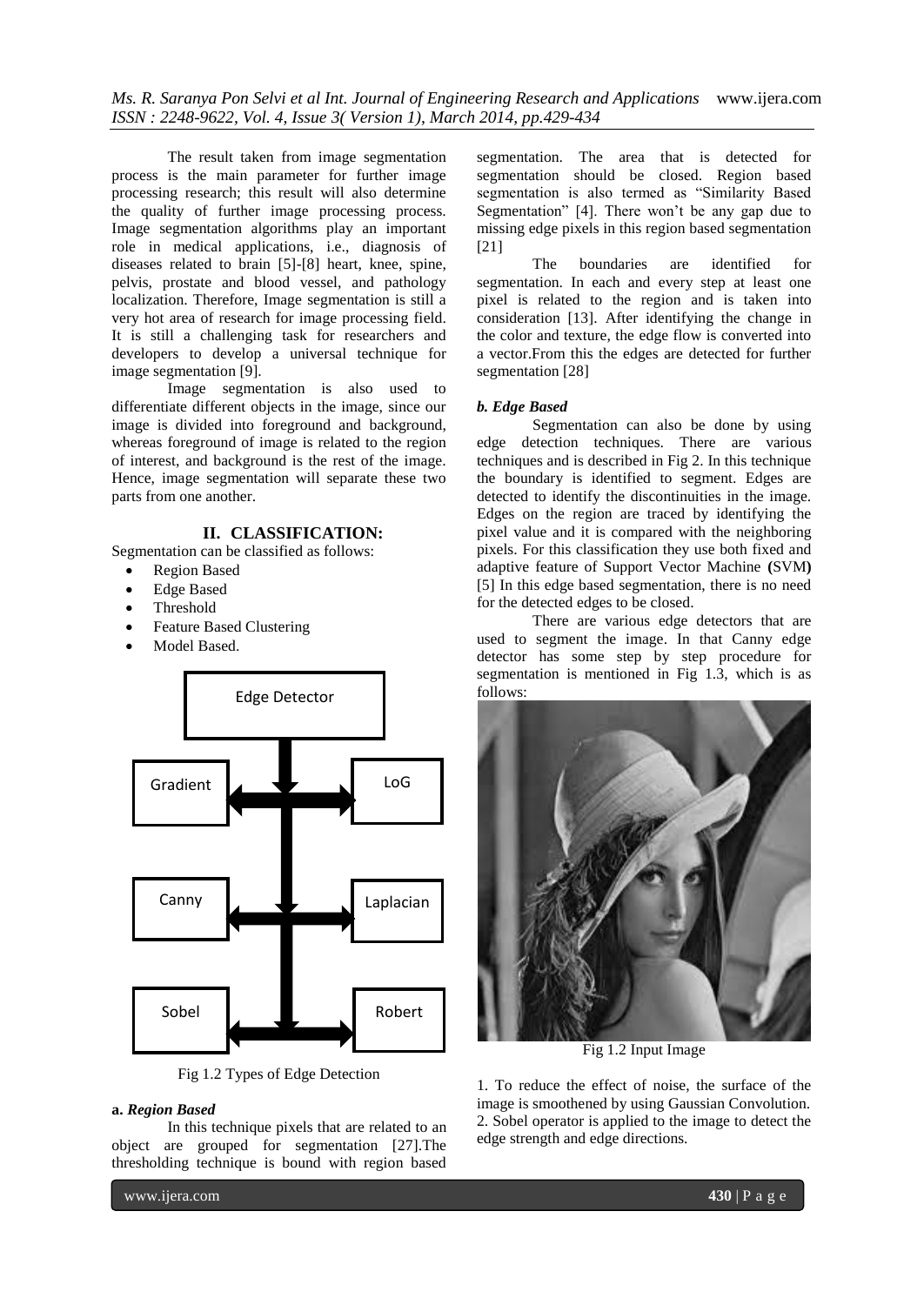*Ms. R. Saranya Pon Selvi et al Int. Journal of Engineering Research and Applications* www.ijera.com *ISSN : 2248-9622, Vol. 4, Issue 3( Version 1), March 2014, pp.429-434*

3. The edge directions are taken into considerations for non-maximal suppression i.e., the pixels that are not related to the edges are detected and then, they are minimized.

4. Final step is removing the broken edges i.e., the threshold value of an image is calculated and then the pixel value is compared with the threshold that is obtained. If the pixel value is high than the threshold then, it is considered as an edge or else it is rejected.[4]



Fig 1.3 Canny Edge Detector

The technique that is used for segmenting the remote sensing image has high spatial resolution. The two step procedures for segmentation are extracting the edge information from the edge detector and then the pixels are labeled.

The advantage of this technique is retrieving information from the weak boundary too. Spatial resolution for segmentation improves positional accuracy .Based on the edge flow, the image is segmented. It identifies the direction of the change in color and texture of a pixel in an image to segment. Segmentation can also be done through edges.



Fig Canny Edge Detection



Fig LoG

#### Advantages

- 1. An approach similar to how humans segment images.
- 2. Works well in images with good contrast between object and background.

#### Disadvantages

- 1. Does not work well on images with smooth transitions and low contrast
- 2. Sensitive to noise
- 3. Robust edge linking is not trivial
- c. Threshold

Threshold is the easiest way of segmentation. It is done through that threshold values which are obtained from the histogram of those edges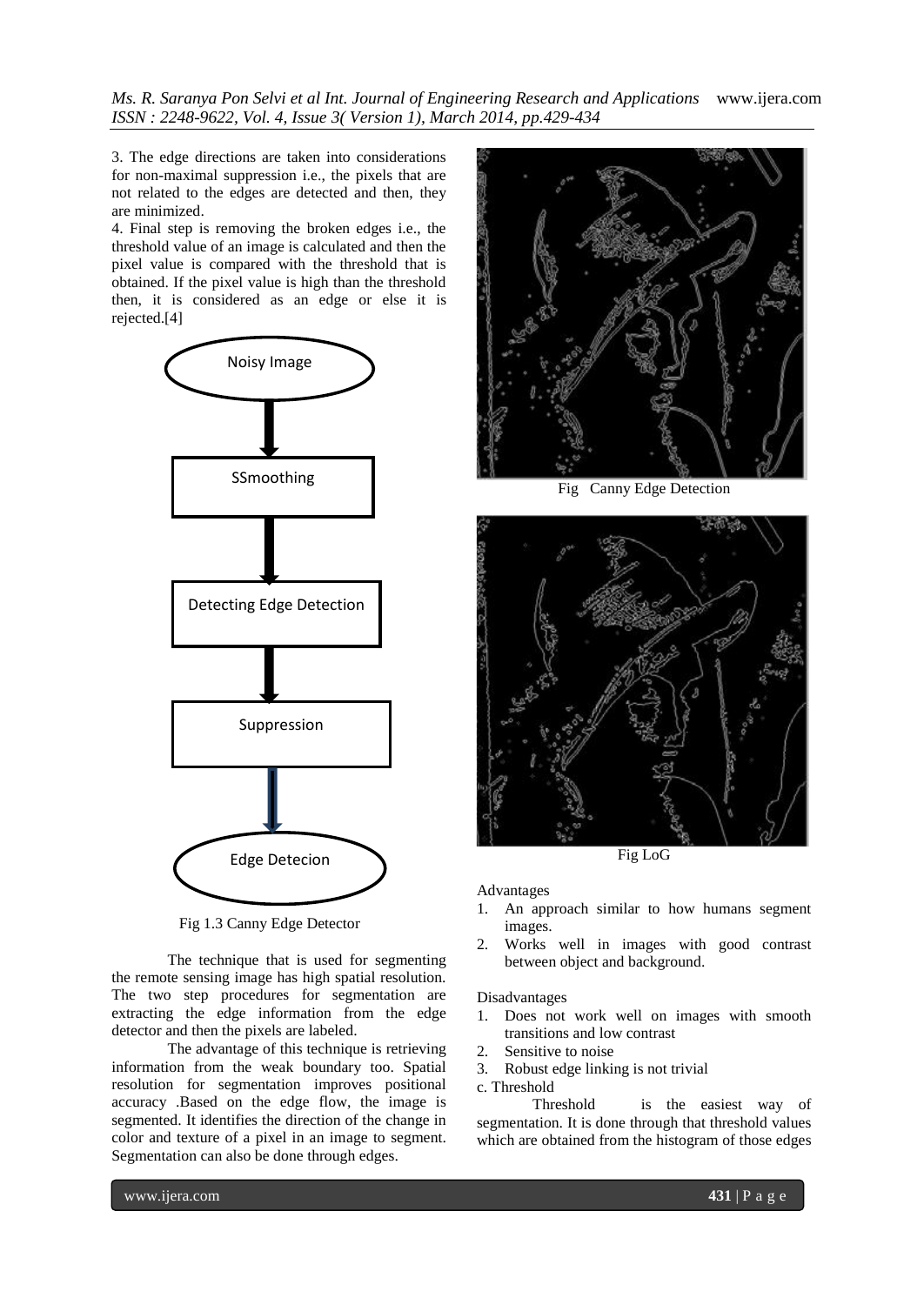*Ms. R. Saranya Pon Selvi et al Int. Journal of Engineering Research and Applications* www.ijera.com *ISSN : 2248-9622, Vol. 4, Issue 3( Version 1), March 2014, pp.429-434*

of the original image. The threshold values are obtained from the edge detected image.



Fig Thresholding

### **c. Threshold**

Threshold is the easiest way of segmentation. It is done through that threshold values which are obtained from the histogram of those edges of the original image. The threshold values are obtained from the edge detected image. So, if the edge detections are accurate then the threshold too. Segmentation through threshold has fewer computations compared to other techniques.

Roughness measure is followed by a threshold method for image segmentation. Segmentation is done through adaptive threshold. The gray level points where the gradient is high, is then added to threshold surface for segmentation. The drawback of this segmentation technique is that it is not suitable for complex images.

## **d. Feature Based Clustering**

Segmentation is also done through Clustering. They followed a different procedure, where most of them apply the technique directly to the image but here the image is converted into histogram and then clustering is done on it. Pixels of the color image are clustered for segmentation using an unsupervised technique Fuzzy C. This is applied for ordinary images. If it is a noisy image, it results to fragmentation.

A basic clustering algorithm that is K-means is used for segmentation in textured images. It clusters the related pixels to segment the image Segmentation is done through feature clustering and there it will be changed according to the color components .Segmentation is also purely depending on the characteristics of the image. Features are taken

into account for segmentation. Difference in the intensity and color values are used for segmentation.



Fig Laplacian

For segmentation of color image they use Fuzzy Clustering technique, which iteratively generates color clusters using Fuzzy membership function in color space regarding to image space.

The technique is successful in identifying the color region. Real time clustering based segmentation. A Virtual attention region is captured accurately for segmentation. Image is segmented coarsely by Multi threshold. It is then refined by Fuzzy C-Means Clustering. The advantage is applied to any multispectral images.

Segmentation approach for region growing is K-Means Clustering. A Clustering technique for image segmentation is done with cylindrical decision elements of the color space. The surface is obtained through histogram and is detected as a cluster by threshold.

Seeded Growing Region (SRG) is used for segmentation. It has a drawback of pixel sorting for labeling. So, to overcome this boundary oriented parallel pixel labeling technique is obtained to do.

#### **e. Model Based**

Markov Random Field (MRF) based segmentation is known as Model based segmentation. An inbuilt region-smoothness constraint is presented in MRF which is used for color segmentation. Components of the color pixel tuples are considered as independent random variables for further processing. MRF is combined with edge detection for identifying the edges accurately.

MRF has spatial region smoothness constraint and there are correlations among the color components. Expectation-Maximization (EM) algorithm values the parameter is based on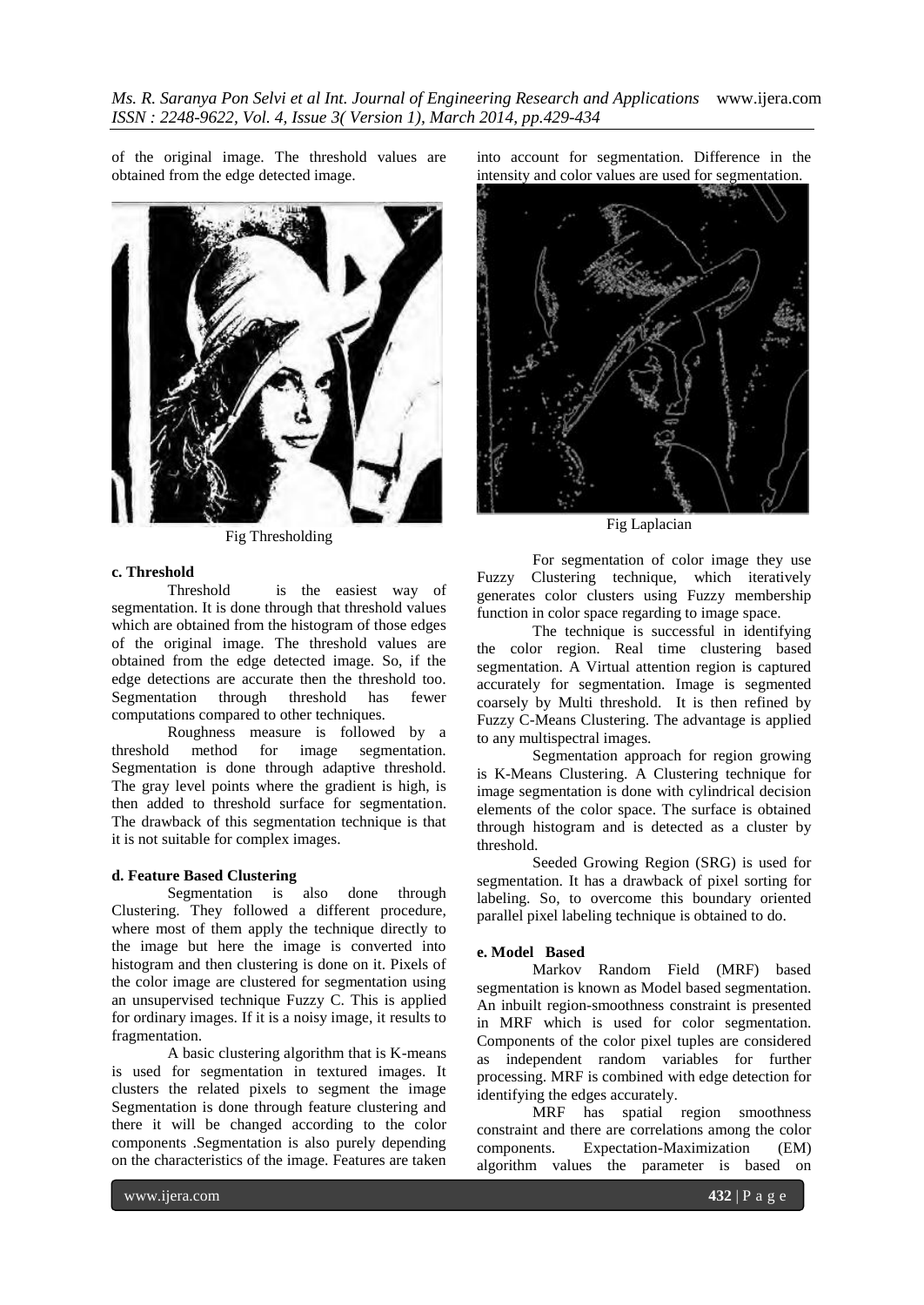unsupervised operation. Multi-resolution based segmented technique named as "Narrow Band". It is faster than the traditional approach.

The initial segmentation is performed at coarse resolution and then at finer resolution. The process moves on in an iterative fashion. The resolution based segmentation is done only to the part of the image. So, it is fast.

The segmentation may also be done by using Gaussian Markov Random Field (GMRF) where the spatial dependencies between pixels are considered for the process Gaussian Markov Model (GMM) based segmentation is used for region growing. The extension of Gaussian Markov Model (GMM) that detects the region as well as edge cues within the GMM framework. The feature space is also detected by using this technique.

# **III. CONCLUSION**

This paper summarizes various segmentation techniques and the advantages and the disadvantages Thus segmentation is done to estimate the surfaces. Segmentation can be applied to any type of images. Comparing to other methods thresholding is the simplest and computationally fast. Depending on the application thetechnique varies.

# **REFERENCES**

- [1] R. O. Duda, P. E. Hart, and D. G. Stork.Pattern Classification. John Wiley, New York, 2001.
- [2] Y.W. Lim and S.U. Lee, "On the color image segmentationalgorithm based on the thresholding and the fuzzy C-means techniques,"Pattern Recognition, vol. 23, no.9, pp. 935-952, 1990.
- [3] M.M. Chang, M.I. Suzan, and A. M. Tekalp, "Adaptive Bayesian estimation of color images," J. Electron.Imaging, vol. 3, pp. 404- 414, October 1994.
- [4] Canny, J. F. (1986). A computation approach to edge detectors. IEEETransactions on Pattern Analysis and Machine Intelligence, 8, 34–43.
- [5] Gomez-Moreno, H., Maldonado-Bascon, S., & Lopez-Ferreras, F.(2001). Edge detection in noisy images using the support vectormachines. IWANN (1) (pp. 685–692).
- [6] Lehmann, F."Turbo segmentation of textured images", on Pattern Analysis and Machine Intelligence, vol: 33, pp: 16 – 29,2011
- [7] J.W. Woods, "Two-Dimensional Discrete Markovian Fields," IEEETrans. Information Theory, vol. 18, no. 2, pp. 232-240, Mar. 1972.
- [8] A.K. Jain and R.C. Dubes, Algorithms for Clustering Data. Prentice Hall,1988.
- [9] D Li, G Zhang, Z Wu, L Yi ,"An Edge Embedded Marker-Based WatershedAlgorithm for High Spatial Resolution Remote Sensing Image Segmentation",Vol:19,pp:2781-2787, IEEE Transactions on 2010
- [10] SD Yanowitz, AM Bruckstein ,"A new method for image segmentation" on Computer Vision, Graphics, and Image, 1989
- [11] M Celenk ,"A color clustering technique for image segmentation" on Computer Vision, Graphics, and Image Processing, 1990
- [12] WY Ma, BS Manjunath ,"EdgeFlow: a technique for boundary detection and image segmentation" on Image Processing, IEEE Transactions, 2000
- [13] S. Hojjatoleslami and J. Kittler, "Region growing: A new approach,"IEEE Trans. Image Process., vol. 7, no. 7, pp. 1079– 1084, Jul. 1998.
- [14] F.Y. Shih and S.Cheng, "Adaptive mathematical morphology foredge linking," Information Sciences, vol. 167, no. 1-4, pp. 9-21,2004.
- [15] JF Khan, SMA Bhuiyan ,"Image Segmentation and Shape Analysis for Road-Sign Detection"on Intelligent Transportation Systems, Vol:12,pp: 83-96, 2011
- [16] D Krstinic, AK Skelin, I Slapnicar,"Fast two-step histogram-based image segmentation", on , IET, 2011
- [17] Felzenszwalb, P.F., Huttenlocher, D.P.:Efficient graph-based imagesegmentation", Int. J. Comput. Vis., 2004, 59, (2), pp. 167–181
- [18] Mushrif, M.M., Ray, A.K.: "Color image segmentation: Rough set theoretic approach", Pattern Recognit. Lett., 2008, 29, (4), pp. 483– 493
- [19] Chen, T.Q., Lu, Y.: "Color image segmentation: an innovative approach', Pattern Recognit., 2002, 35, (2), pp. 395– 405
- [20] Yu, Z., Wong, H.: "A rule based technique for extraction of visualattention regions based on real-time clustering', IEEE Trans.Multimedia, 2007, 9, (4), pp. 766–784
- [21] Y. B. Chen and O. T. -C. Chen, "Image segmentation methodusing thresholds automatically determined from picture contents, "EURASIP Journal on Image and Video Processing, Article ID140492, 2009, doi:10.1155/2009/140492.